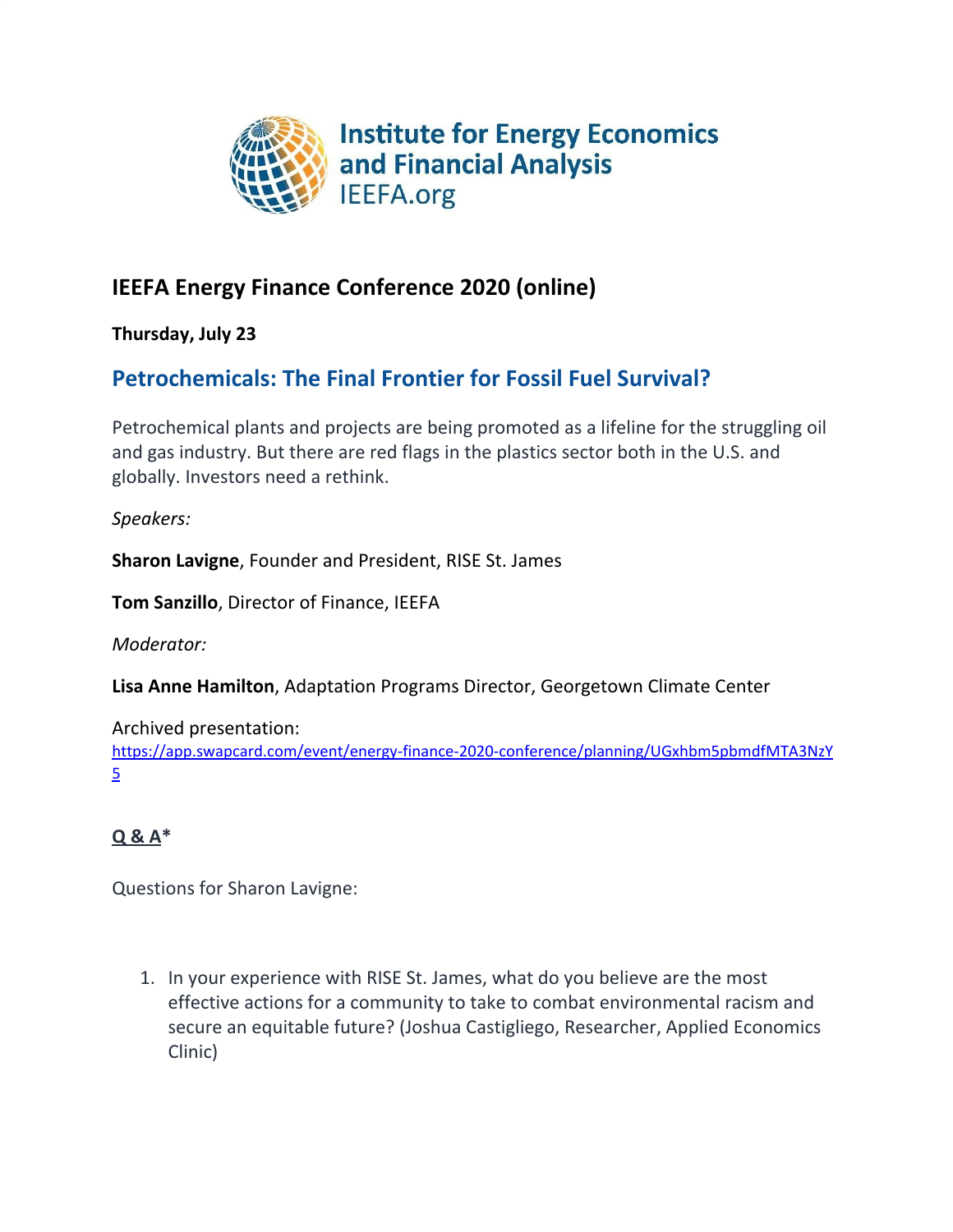Sharon Lavigne: It takes unity, consistency, and organization when battling environmental racism. It may be a difficult task but it is possible. All things are possible when you put God first.

2. What are the things [we environmental advocates] have done in Louisiana that have been most impactful [in a positive way]? That have gotten the most people on our side. (Jane Patton, Senior Campaigner, Center for International Environmental Law [CIEL])

Sharon Lavigne: We have put human faces on the environmental issues here. We allowed people to SEE US and see WHO WE ARE. We are no different than anyone else. We are human beings who deserve fresh, clean air. Our children deserve fresh, clean air. All we want to do is live and breathe without the toxins, without jeopardizing the future of our community any further.

3. How can bigger nonprofits (conservation organizations and others) support you, your work, and others doing this kind of work? Thinking about ideas like funding, amplifying ideas, using our training and infrastructure… (Michael LeVine, Senior Arctic Fellow, Ocean Conservancy)

Sharon Lavigne: By being vigilant, using livestreams, by speaking out, by using the media and funding RISE St. James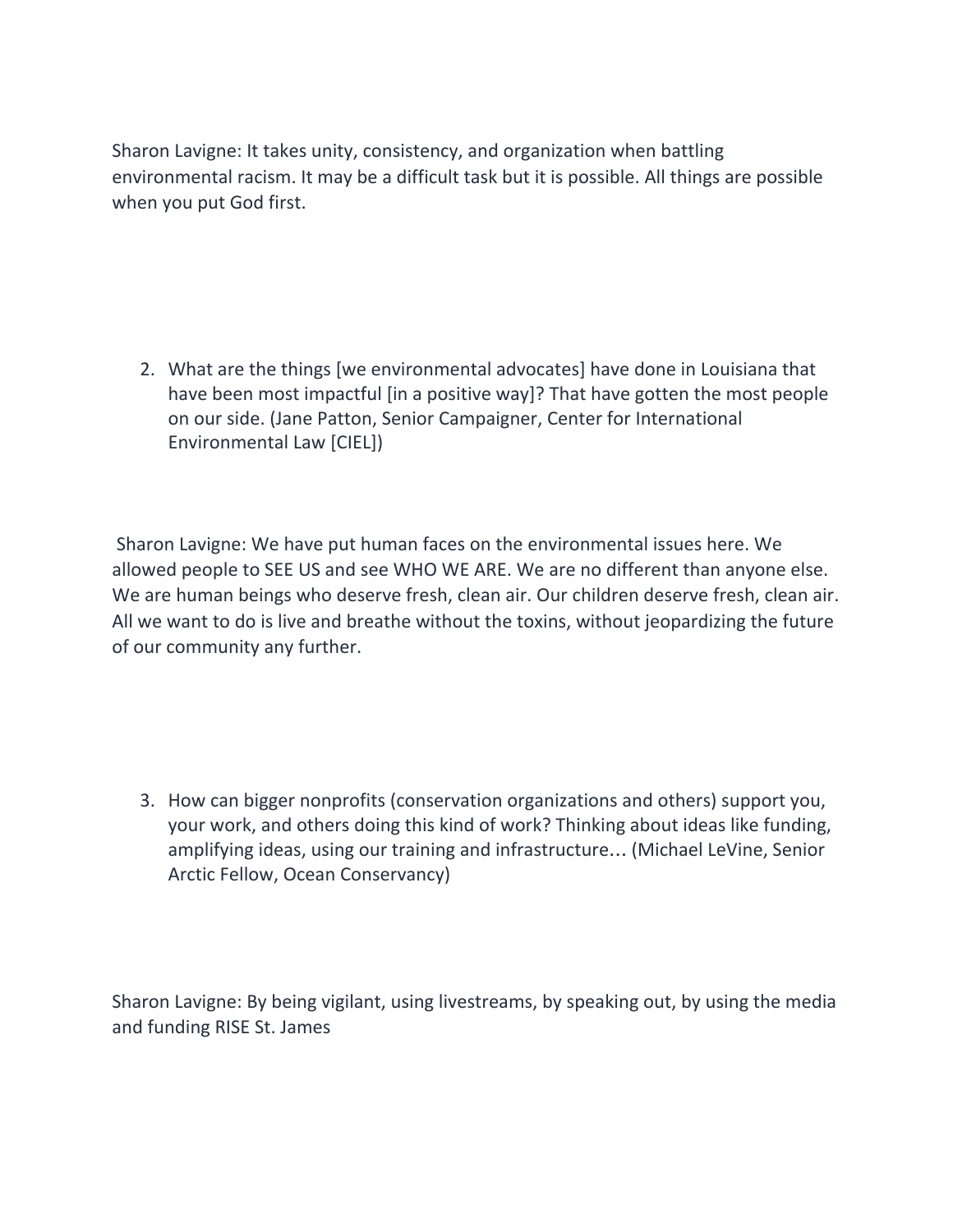4. What does your group in Louisiana most need from people who don't live there to support the campaign against Formosa plastics and the rest of the chemical plants? (Jane Patton, Senior Campaigner, Center for International Environmental Law [CIEL])

Sharon Lavigne: I need people who do not live here to call Louisiana Governor John Bel Edwards and demand an immediate halt to this project.

5. What is the best avenue or strategy for stopping the Formosa plant at this point? Lawsuits? (James Bruggers, Reporter, Inside Climate News)

Sharon Lavigne: Community organization. When the community is organized, we can do anything.

6. Why aren't we seeing the same level of opposition to other proposed petrochem projects as with Formosa in Louisiana? (Lila Holzman, Energy Program Manager, As You Sow)

Sharon Lavigne: Formosa will host 14 different plants inside of their complex. That industry will triple emissions in the 5th district, where I reside, and double emissions in the 4th district.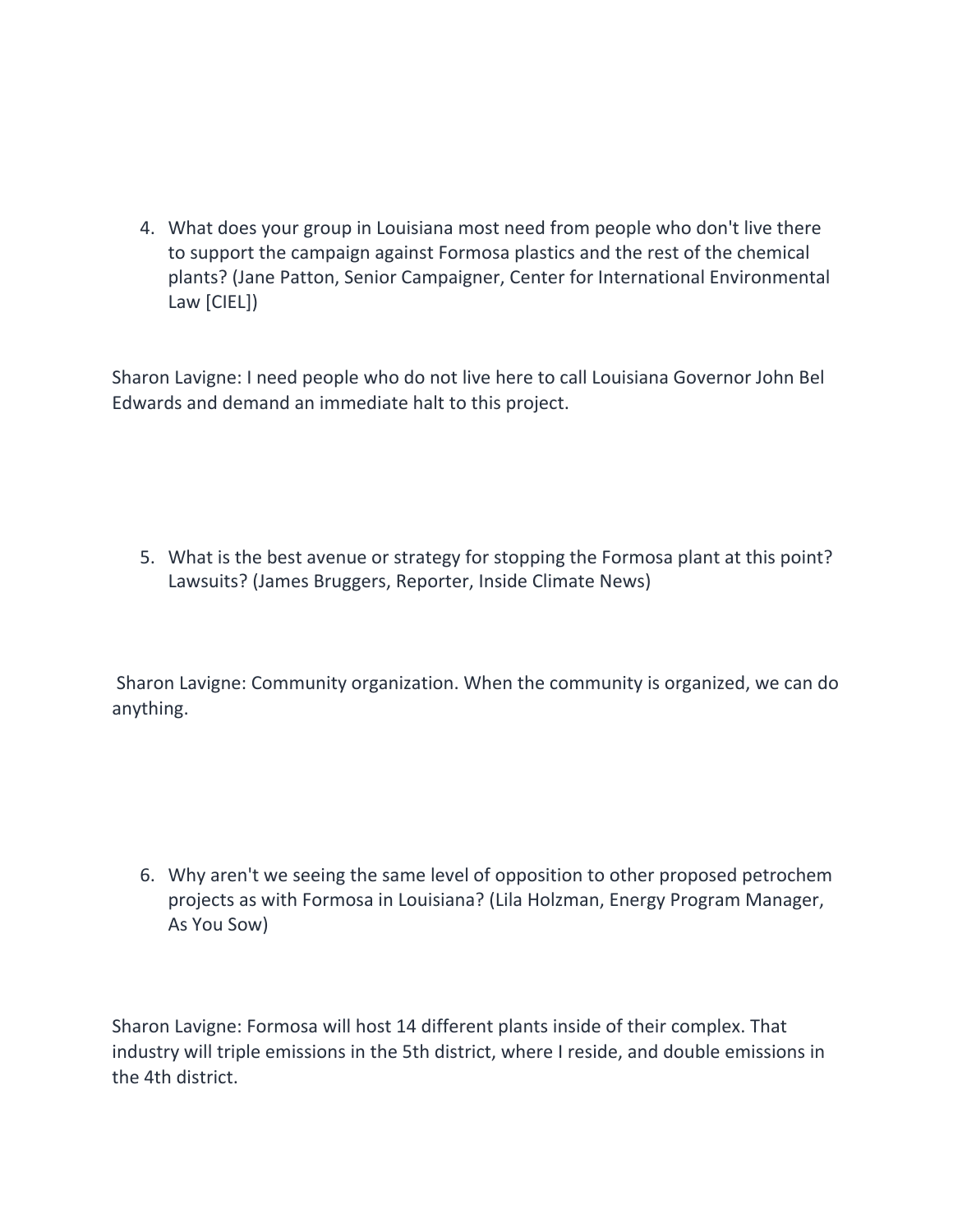7. Who are the investors in Formosa? (Vanessa Warheit, Executive Director, Fossil Free California)

Sharon Lavigne: Taiwan.

8. What have been the most impactful advocacy strategies for the St. James community in opposing refineries? i.e. focus on human health, impacts of industry on water and air, racism, etc. (Krista Shennum, Grad Student, Yale School of the Environment & Asociación Interamericana para la Defensa del Ambiente [AIDA])

Sharon Lavigne: Town hall meetings, marches, advocating by going door-to-door, newspaper ads, educating the community

9. Have y'all in St. James used the No Fossil Fuel Money campaign? nofossilfuelmoney.org (Vanessa Warheit, Fossil Free California)

Sharon Lavigne: No.